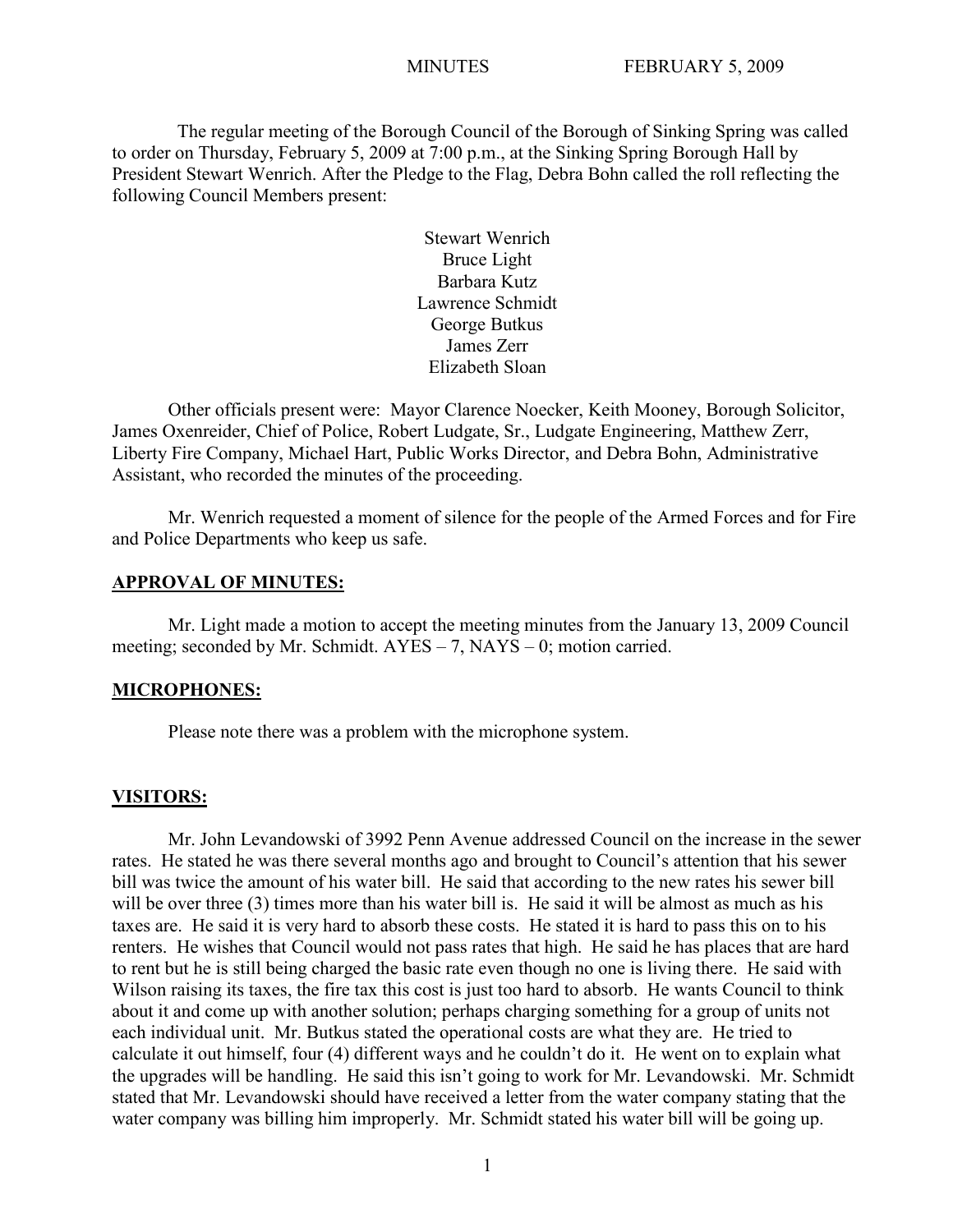## **VISITORS (cont'd):**

Mr. Levandowski questioned if they were billing him wrong or everyone. Mr. Schmidt stated just him; it appears they were reading the meter wrong or something was wrong with his meter. Mr. Schmidt stated that we have had very serious discussions on the sewer rates just as Mr. Butkus stated. For years we have been under billing. He continued it caught up with us. He said if we weren't the lowest billing municipality we were one of them in the County. It has caught up with us. Mr. Wenrich stated these upgrades are not something we wanted to do; we are being made to do so by the DEP. Mr. Levandowski stated he is sure when we collect everyone's sewer bills we collect millions of dollars. He can't believe by making amendments to the number of units would hurt the Borough that much; however it would help people like himself out. Mr. Butkus said each housing unit whether it has one (1) person or more than one (1) person it is considered a residential housing unit. He continued these formulas come down from the State. That is where the term EDU comes from. He knows they are going through this is Birdsboro and they have come up with some equations and solutions for apartments. They have given some guys relief because it doesn't really matter that much to them in the overall budget picture. Ms. Sloan questioned how many of the ten units in this building are unoccupied. Mr. Levandowski stated two (2) have been empty for over six (6) months. They are one (1) bedroom apartments. Usually only one (1) or two (2) people live in the apartments. Ms. Sloan questioned if there was anything we can do on empty apartments to which both Mr. Butkus and Mr. Schmidt said no. Mr. Butkus said it is complex; the plant still costs what it costs no matter how many people are actually using the system. That is why we have the base rate. If we start eliminating on empty houses or apartments we end up with a real problem. We aren't getting enough money to run the plant and the second is that money is not holding a spot for someone; we could sell that spot to someone else. Mr. Butkus will touch base with Birdsboro however we have been working on this for over three (3) years now. Mr. Levandowski stated a few years ago we had a rate increase to which Mr. Butkus stated that was to cover the cost of the money the State pulled from us. He stated we are beating up the people who are unable to pay. He then thanked Council.

# **COMMUNICATIONS:**

There were no communications.

# **MILLER ENVIRONMENTAL:**

Mr. Peter Juzyk gave the report for January, 2009. He stated they completed eighteen (18) work orders. They included the snow plow on the utility truck which was repaired and the control was replaced. The TV truck fuel pump was replaced and the annual service to the TV generator happened. They harvested reed beds 1 through 10. There was a rainfall event on January  $6<sup>th</sup>$  and  $7<sup>th</sup>$ ; the plant was placed in a partial storm mode. There is one (1) third quarter 2008 invoice remaining unpaid. A final late notice with penalty has been issued and received by that company. A letter requesting payment for the China King  $20074^{\text{th}}$  quarter invoice was sent to the building owner. PA American Water Company notified them of a water leak. The leak is somewhere between the Reedy Road meter and the filter pit just inside the entrance of the plant. The Public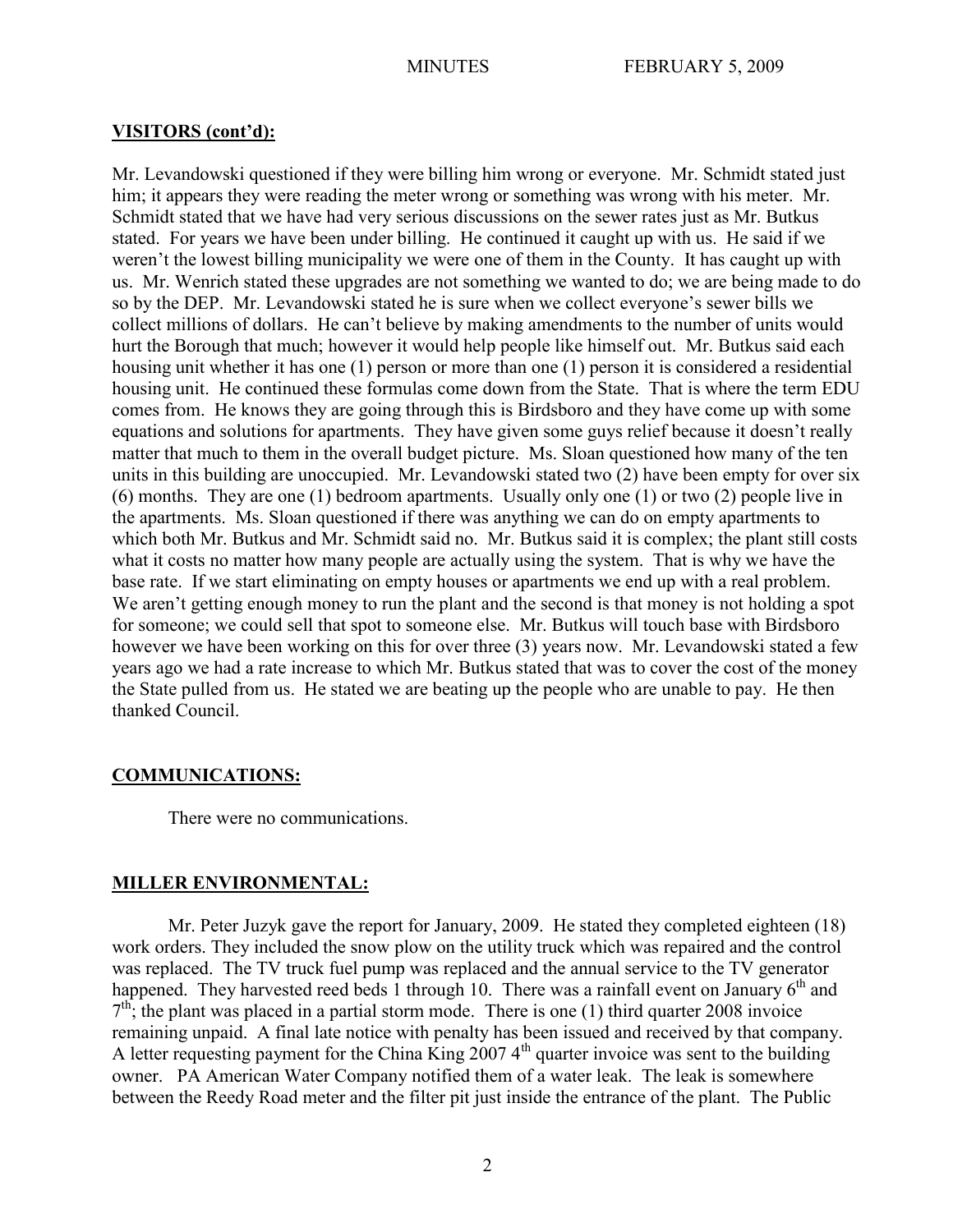## **MILLER ENVIRONMENTAL (cont'd):**

Works crew has tried to locate the leak, however, as of this point in time no leak has been found. They will continue working with PA American to try to find the leak if there truly is a leak. Ms. Debbie Floyd, of Zurich Insurance, stated a check was issued in the amount of \$3,456.02 for the repair of the damage light pole. The price quotation from Reading Electric was \$3,678.00. The difference lies in the fact that the original light pole was mounted flush in the ground however Reading Electric allowed for a three (3) foot concrete base to put the pole on. A discussion ensued. Mr. Wenrich wanted the check returned and tell Zurich that we are challenging what they are paying us. Mr. Zerr disagreed with that. He said to him the discrepancy seems to be with Reading Electric as they want to put in the three (3) foot base. Mr. Zerr said we should tell Reading Electric to put the pole in the way it originally was; seconded by Mr. Butkus.  $AYES - 7$ ,  $NAYS - 0$ ; motion carried. The total rainfall was 2.15 inches. The total monthly flow was 19,979,000 gallons. The average daily flow was 644,000 gallons; the minimum daily flow was 468,000 gallons; and the maximum daily flow was 824,000 gallons. The contribution by each municipality is: Sinking Spring  $-72.2\%$ , Lower Heidelberg  $-19.6\%$ , and South Heidelberg  $-7.7\%$ . He included some summary data for inflow from 2008.

## **REVITALIZATION PROJECT:**

Mr. Ludgate, Sr. stated three (3) members from each of the teams would be addressing Council that evening. Mr. Bernie Campbell from the Economic and Development Team, Ms. Samantha Zerr from the Promotional and Marketing Team, and Mr. Kristopher Carpenter will give a report from the Design Team. Mr. Campbell will also give an overall report also. Mr. Campbell stated it was an exciting time. As far as the Economic committee goes the goals and objectives have been set for the year. They would like to begin identifying the businesses in the central business district. They would like to start identifying the voids in the business mix that is already here. They would like to attract more businesses that will complement the businesses we already have here. The would like to start developing linkage with the Berks Economic Partnership, with different real estate agencies as well as developers, and other businesses to raise the profile of the BOSS2020 effort. They would like to seek a cooperative spirit with existing businesses in the Borough. Some of these efforts have already begun. They are looking at becoming a member of the PA Downtown Center. They have many resources that we need to have, so we can lean on them. They have met with the Berks County Economic Partnership leaders. They have committed to have a representative at their next meeting. They have asked BEP to directly assist by supplying business and promotional materials. BEP has been through this with several other places in the area. They have been making direct contact with some of the businesses in the area already. They have met with two (2) larger businesses in the area and they have met with full support. Everyone knows what the problem is and everyone realizes it has to be fixed. Nobody says this is something that shouldn't be done however everyone just wants them to make sure they are cautious on how they are going about getting it done. Mr. Campbell feels that we are taking our time and going about this properly. Ms. Zerr was next to speak. Ms. Zerr stated the prior Monday; she had the privilege of attending the Wilson School Board meeting. At the meeting, Mr. Jim Pachuilo gave a brief presentation of the BOSS2020 program. They asked the School Board for their support in writing to which they Board stated they would. They (the School Board) also publicly announced their support of this project. They are also working with the school to make our website more user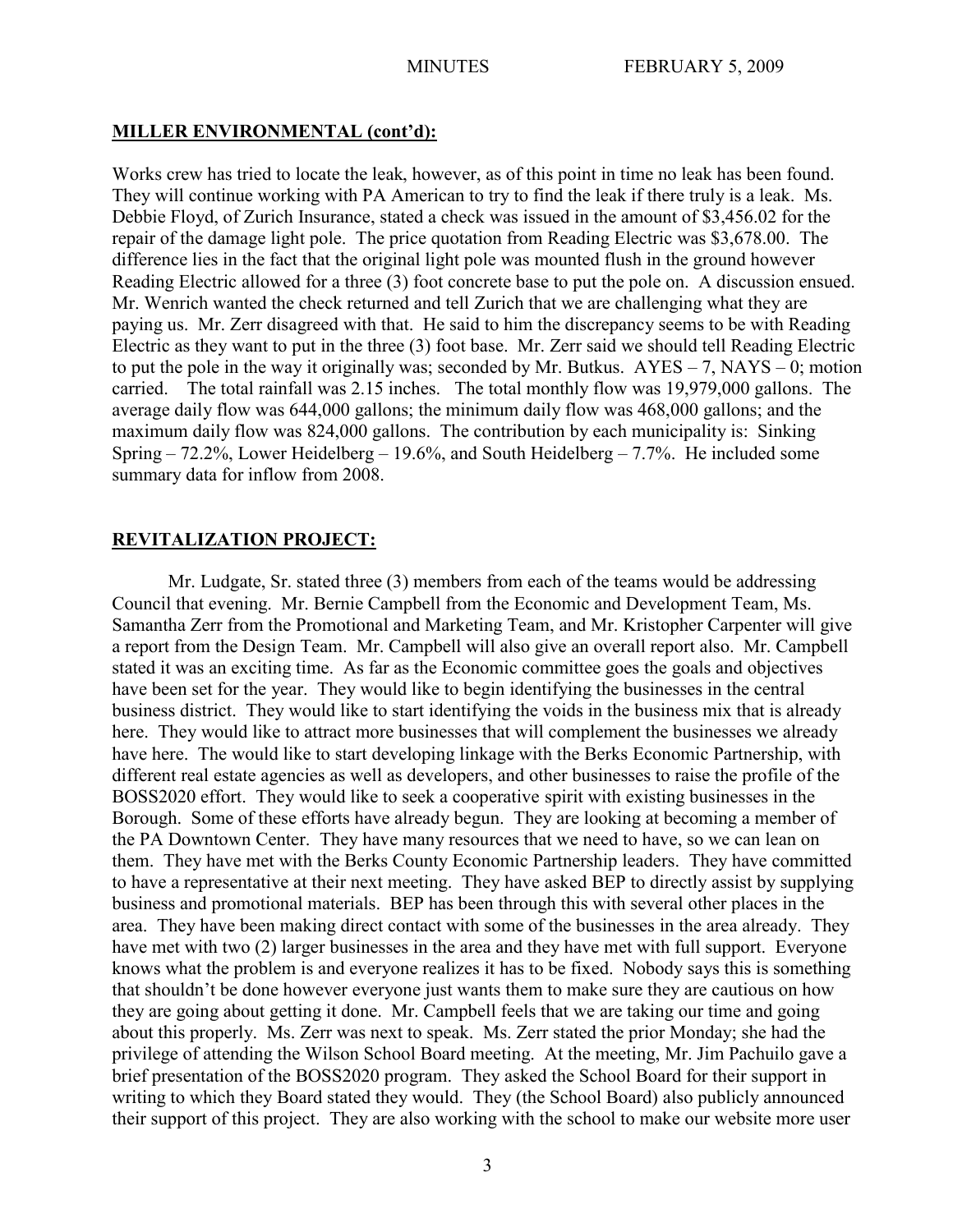friendly. They would like to have one (1) or two (2) students either in web design or marketing work with this committee in helping us promote BOSS2020. Ms. Zerr and Ms. Jessica Klee will be the liaisons with Wilson on these matters. This will help both us and the students. The Promotion Team has discussed making welcome baskets for new residents and to keep costs down they discussed having local businesses sponsor the baskets. In the baskets will be local business coupons, business cards, information on the Borough, and info on the BOSS2020 project. In addition, it was discussed about promoting a brick building pathway sponsored by individuals and families. The pathway would lead up to the spring that we are named after. This will promote community unity. Ms. Zerr stated she is the youngest member of the BOSS2020 committee. She stated she represents the future generation and she feels if we want people to stay in the Borough, something needs to done. Mr. Wenrich stated we did receive the official letter. Mr. Kristopher Carpenter spoke on behalf of the Design and Rehabilitation Team. He stated currently they have three (3) projects they are working on. The first is working with Mr. Paul Miller to identify historical sites within the Borough. The second is drafting and adopting a letter to be sent to Churches and other organizations within the Borough identifying a contact person who will be the liaison between their organizations and the BOSS2020 committee. The third item was the Team has begun developing guidelines for a building facade grant program for property and business owners in the Penn Avenue area. He explained how it will work. The Committee will be asking Borough Council to authorize Mr. Sam Loth to prepare an application requesting \$30,000.00 in funding from the State. This grant can be renewed again and again as we show progress. Mr. Loth would like to have this grant completed by April  $30<sup>th</sup>$ . The next meeting will be February 17<sup>th</sup>. He also had the 2009's goals and objectives. Mr. Bernie Campbell gave an overview. He stated when he got involved with this project it seemed like a "pipe dream." He quickly learned it is not what you know, but who knows you. The exciting thing is that there are a lot of influential people and agencies who we are now on their radar screen. Being on those radar screens can only help us in moving forward with this project. Mr. Campbell stated he was excited to see just how quickly this project was moving, and he hopes that Council is just as excited as he is. The Wilson School Board is behind this project. Dr. Moussaline, School Superintendent, stated they are willing to throw any resources (i.e. students, etc.) to us that we might need. They will be having many meetings with them on how we can get students involved in this project as well. Mr. Campbell stated that he wasn't sure if Council has seen the article that was in the paper from Barta about the possible stop here in Sinking Spring, and it actually mentioned the revitalization committee's efforts. So we are on Barta's radar and it seems like a hub here makes a lot of sense. The Planning Commission and the Berks County Development Department are meeting together to make sure that if there are properties that need to be taken, that the proper procedures are followed, and that we satisfy the needs of the people that may be displaced. He is sure there are going to be trials and tribulations, and wanted everyone here to know that we are working with people who are in the "know" with that type of thing. We are confident that we are headed in the right direction. In connection with the Economic Partnership, assuming there is some assistance in things that we can apply for; again we've got the cooperation of many friends and agencies, the County Planning Commission, Ten Thousand Friends of Pennsylvania, PennDOT, RATS (Reading Area Transportation System), and 50 acronyms of people who are on the radar screen now which is really important. We are starting to get recruitment of new people; one (1) of the new people on the Economic/Finance Committee is Mr. Jim Adams. Mr. Adams is with the Berks County Industrial Development Authority. They basically take a look at all the projects in Berks County and rank them in what they feel is the order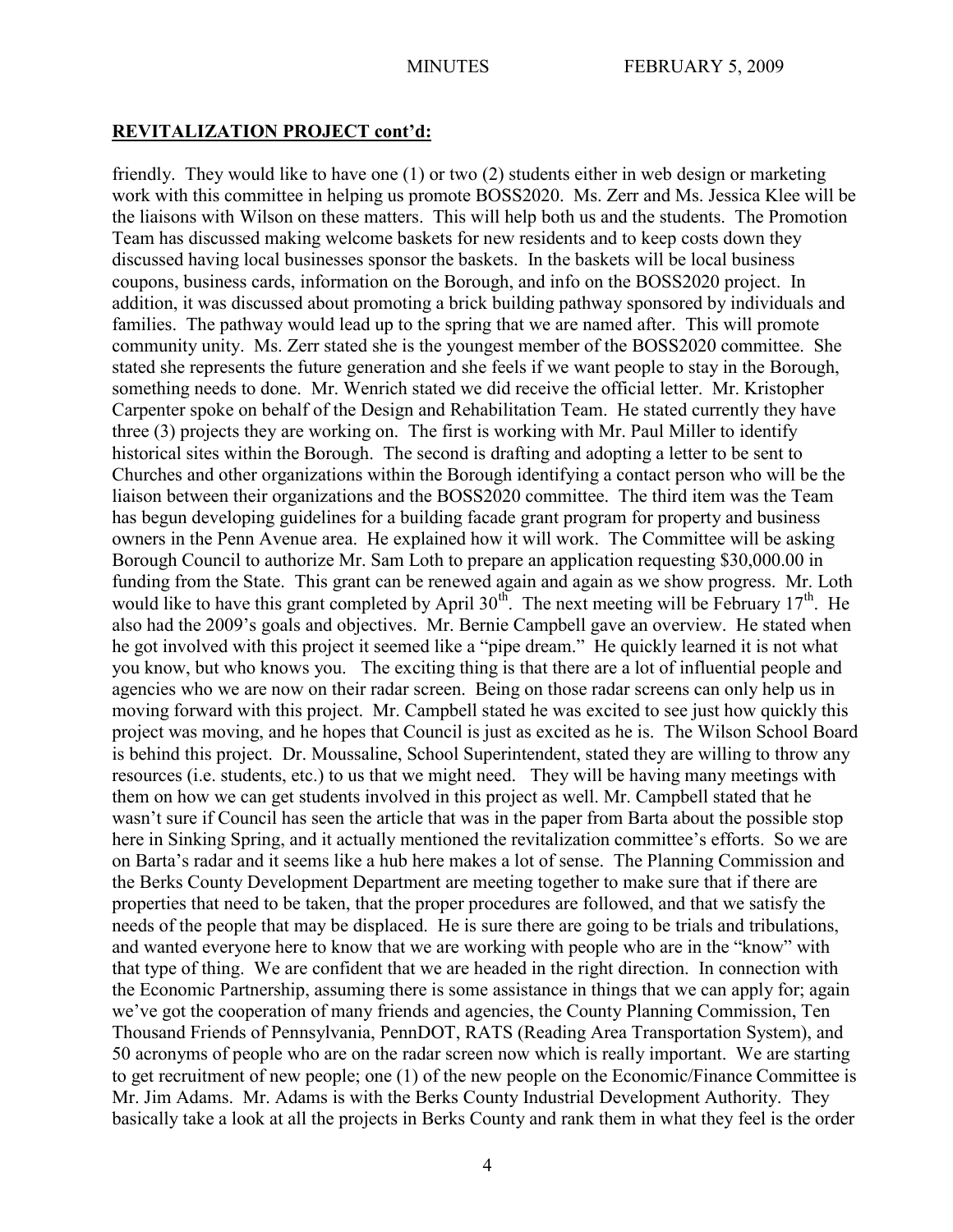of importance and what jobs might have the most economic impact on the area. Our BOSS2020 Project is number 1 on their project list of the six (6) municipality projects that are currently out there now. We don't know what the other six (6) are but we can certainly find out if council is interested, and among all the projects in Berks County we are ranked sixth out of twenty five. So there are other people out there that feel that this is a very important part of the economic development of this area. Something else that is interesting too is there was an e-mail that went around and council is concerned about the cost of what has been happening so far and we really haven't brought in any money so to speak. We haven't brought in any spending money but there have been projects that have been going on that are indirect money. Mr. Campbell asked Mr. Ludgate Sr. if he could explain what indirect money is.

Mr. Ludgate Sr. explains that there are two (2) sources that we got primary assistance from so far. The first is from the Berks County Economic Development or Committee Development Department, their working with our Planning Commission on the Redevelopment Plan, Mr. Ludgate Sr. e-mailed Mr. Ken Pick the director and said you are bringing your work and you are also bringing on a consultant that the county pays for. He asked Mr. Pick how much is all that worth, Mr. Pick e-mailed back and said at the end, when we finish our job it will be a \$25,000.00 infusion into the Borough of Sinking Spring. The second is one of the things that we first met with DCED about back in March 2008 in Harrisburg. They said that we had to have an updated Comprehensive Plan. We have since worked out this Luptap Grant Application which will substitute for that and the Berks County Planning Commission was very instrumental in working that out, that plan that we do on the Luptap Grant will be treated as a supplement to the Comprehensive Plan and we won't have to do a new Comprehensive Plan. Mr. Ludgate Sr. e-mailed Mr. Glenn Knoblauch, the chairman of the Berks County Planning Commission, and asked Mr. Knoblauch what the typical cost of a Comprehensive Plan is and he said about \$30,000.00. So in effect, the help that the County has given us, helping us to get the Luptap Grant done, is going to spare us from spending \$30,000.00 on a new Comprehensive Plan. That is \$55,000.00 in aid that is coming from these two (2) agencies that we are getting right now for this project.

Mr. Schmidt explained that he and Mr. Zerr are followers of this project. Nobody at this council table has been more enthused about this project than Mr. Zerr. I'm glad that you brought up the \$50,000.00 that we are getting in indirect aid. However, I don't know the amount of money that this Borough has spent directly out of our budget and it is close to Mr. Loth's salary, Ludgate's salary, and so on. I'm not objecting to that, we did it. We haven't seen anything come back from that, where are we on this Luptap? Mr. Butkus stated that he was told two (2) months ago that momentarily we are going to hear something. Mr. Ludgate Sr. stated that he believes it is the problem with the 2.5 billion dollar short fall in the state budget. So basically the state is conserving cash to make current expenses. They have not released this money along with other money that they have not released. We fully expect that the stimulus package includes 21.2 billion dollars to Pennsylvania. He stated that 11.2 % of that money is slated to go directly into the state budget to cure the short fall and at that point we expect cash for this project and other projects, including some of the sewer plant issues. So right now, what happened is, the Luptap Grant has passed all of the reviews that are required at DCED and it was approved by the committee that reviews grant applications. It was sent upstairs to the secretary or under secretary and stopped there because they simply are not writing checks at this time. Mr. Wenrich spoke for himself and for all of Council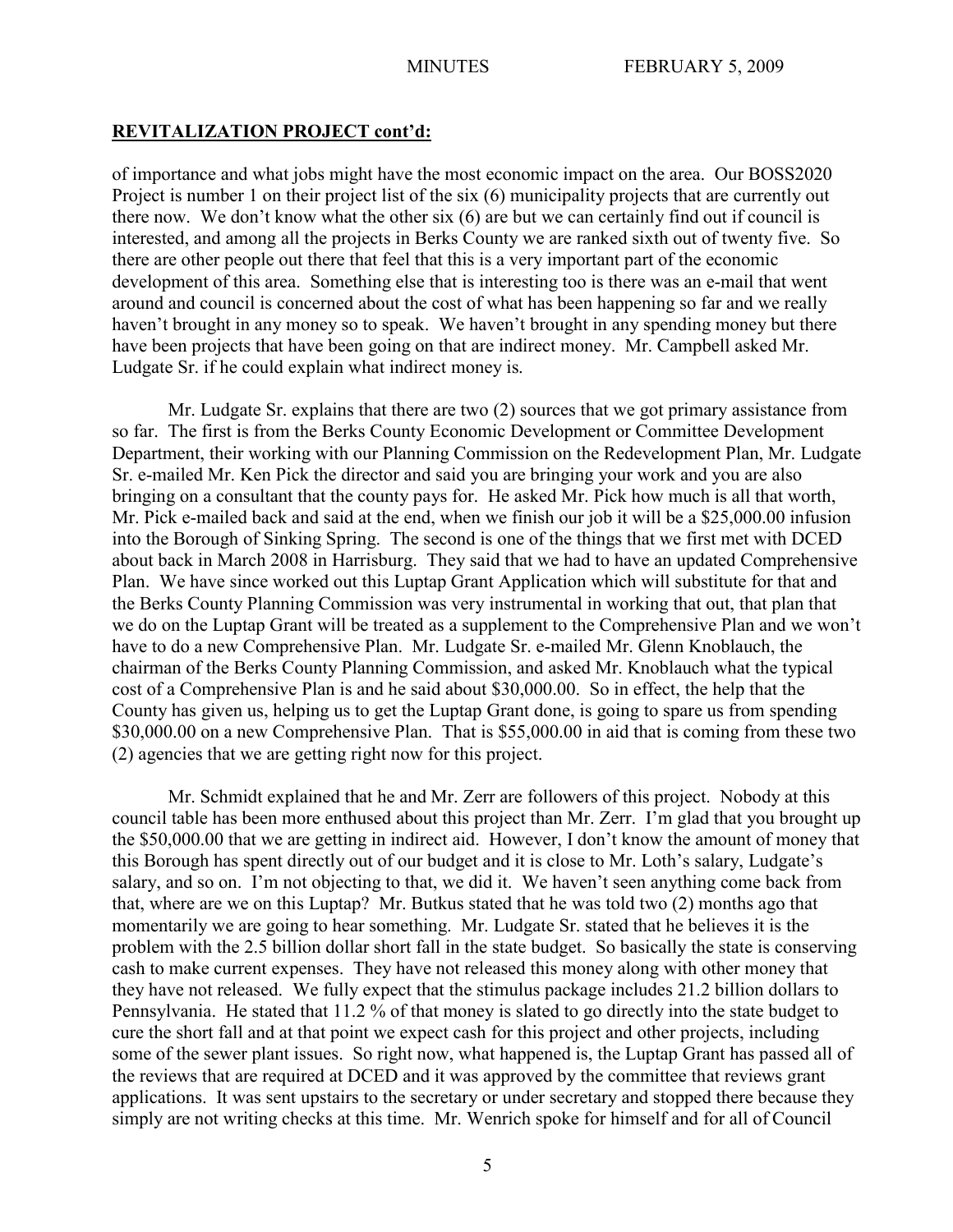here, stating that they are very excited about the project. At the same time, there is a very very large sewer project looming that we have to worry about and at the same time keeping the Borough books balanced. Not saying that we are going to take anything away or any kind of support away from revitalization and I think that came across wrong, that we don't support it. We do and I want you to take that back to your rank and file and say nothing has changed on Council we are still behind it. It is just that at the same time our budgets are getting tight and the state budgets are getting tight, and the federal budgets are getting tight. We just have to be careful where we spend a penny at any particular time. If that means delaying it a month, we might have to delay it a month. If that means delaying it two (2) months, it will get there. Does the rest of the Council feel that I have summed that up?

Mr. Campbell stated that he didn't believe that anybody on the committee took that e-mail to mean that you guys are willing to stop, but as a resident of the Borough I also would expect you to be physically responsible as a Council as well. We absolutely see that side of the table. I guess the economy is a double edged sword now because now is a great time to start the projects. If we can do it, it's a great time to do it. We're hoping the momentum that is gathering with different agencies that are behind this that the funding will start coming in. I think as a committee we are probably further along now than we ever really expected to be at this point, so it is kind of exciting in that way. I don't believe that anybody took it as that you weren't going to be supporting, or at least anybody that I talked to, and again I expect you guys to be physically responsible because I live in the Borough of Sinking Spring and certainly nobody wants open purse strings, but a lot of us believe in the project and we're glad that you are still behind it. So that being the case, I'm now going to ask for some money. Mr. Butkus asked that before Mr. Campbell asked for money, he'd like to make sure that he understands what Mr. Ludgate Sr. was saying about the grants. Are you saying that the grants that have been submitted, they have been reviewed and all that? We haven't been told how much or if we are officially getting anything. Mr. Campbell stated that we have the notes here. From what we understand and Mr. Ludgate Sr. can correct me if I'm wrong, we have been officially approved and approval is sitting on someone's desk just waiting for the signature. It's not just our approval, all the approvals that need to be approved are sitting there, and they are waiting to see what is going to happen with the state budget. Mr. Butkus asked if we have we been told how much we are going to get out of it. We have met all of our criteria and they like our idea but do we know how much we are going to get? Mr. Ludgate Sr. stated that the program that we applied for requires a 50% match. This states that the money that is already being spent already makes your match. It is a \$90,000.00 project and so we asked for \$45,000.00 in DCED funding and we have not heard that they want to cut that amount but there will be a letter which offers a contract. The way these grants work is that you enter into a contract with DCED, you agree that you will complete the scope of work that is called for, then they say you sign, we sign it, and then you finally get a check. I believe this is a direct grant as opposed to PCTI funding that he was talking about for possible highway construction which is reimbursement. Basically what we believe is we have the grant, we will continue working, we met the match, and the important part of this work is that it will cover that need for a Comprehensive Plan. We have to have a Comprehensive Plan before we can get funded by the Community Action Team or the Governor's Action Team. Both of which are major sources for a project such as this. That is what that grant will do and Mr. Ludgate Sr. wishes that we had it now because we need to be doing that work now. If they come through with the highway construction fund, we have to scramble to get work done in order to meet the construction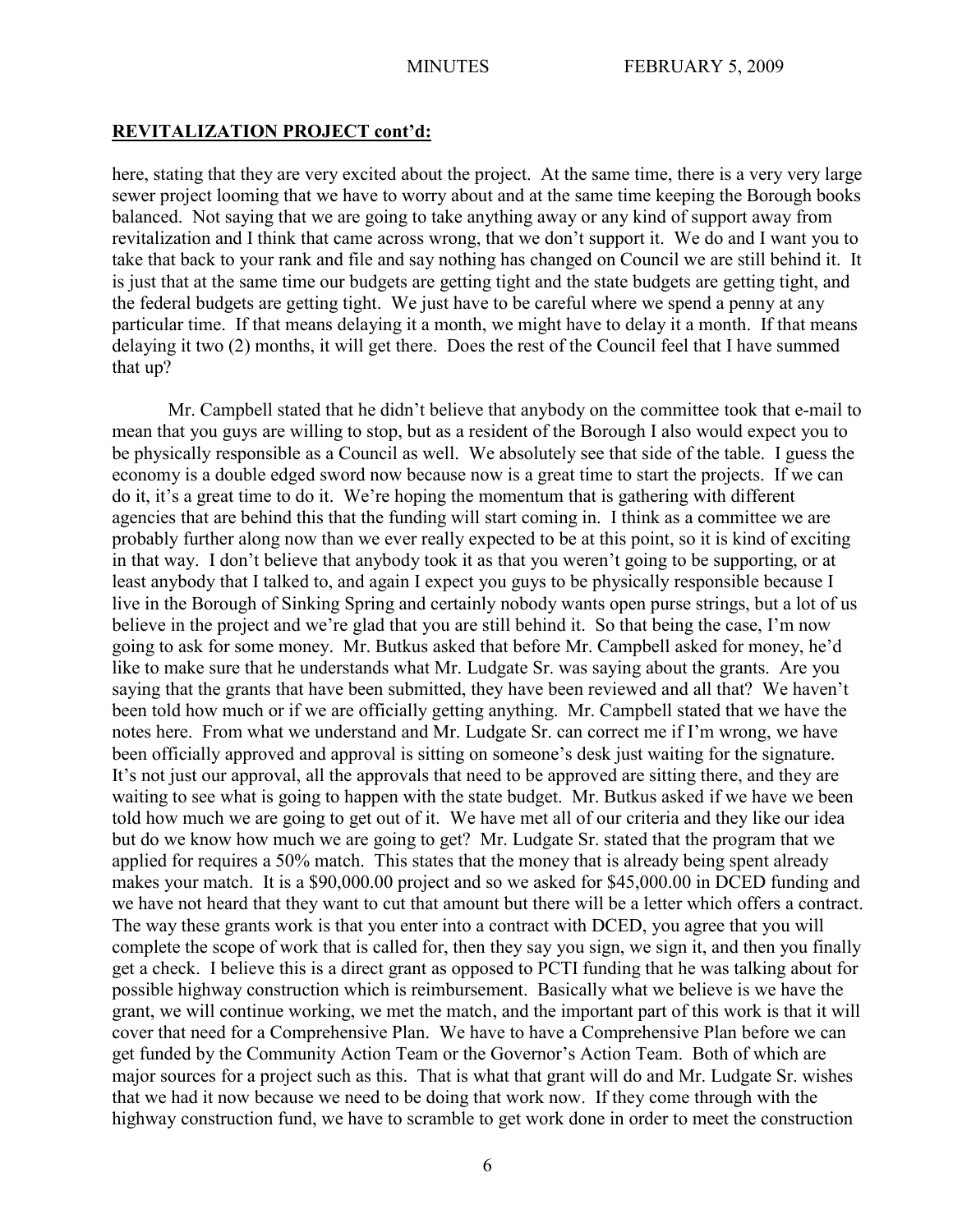schedule that it requires. Every day that they delay this grant is going to be tougher. On the other hand we secured some powerful allies. Mr. Ludgate Sr. said that he does not know if Mr. Dennis Louwerse, the executive director of Barta, has a reputation for being the best ranked in the state and he is on board. In fact Mr. Ludgate has talked specifically with him about the possibility of a transfer station in Reading and finding some money to pay into the project for the land that would be a transfer station. Mr. Ludgate stated that he said all along that we would be looking for some money from development and so on. Mr. Hart and Mr. Ludgate Sr. have a meeting coming up and Mr. Ludgate Sr. has high hopes that there will be some development coming into the particular region and coming in a planning way. It is going to be very much contingent upon that plan working out, because if that plan does not work out then that developer does not come. So one (1) of the things that we have to do is to keep showing that we are serious about this project and they will be serious about bringing the kind of development that we are talking about. Berks Economic Partnership is a very powerful ally to have because they have direct contact with the Governor's Action Team and with the Community Action Team. Mr. John Scott asked Mr. Ludgate Sr. for the names and the report from our meeting with DCED last March. Mr. Ludgate Sr. gave Mr. Scott that information, and Mr. Scott e-mailed Mr. Ludgate Sr. back and said that this is just what we need. Mr. Scott or his Chief Deputy has committed to coming to our revitalization meeting on February 19<sup>th</sup>. Mr. Ludgate Sr. feels this is very important because there is County funding of \$600,000.00 of our county tax money.

Mr. Campbell stated that he thinks the other thing is Smart Transportation, and out of all the projects that are in the works in Pennsylvania, we have been told that our project aligns most closely with this new Smart Transportation. Mr. Campbell believe that Governor Rendell is spear heading that particular project.

Mr. Ludgate Sr. said that he has been told by PennDOT personnel that Mrs. Judy Swank has written a letter to the secretary of PennDOT expressing that very thought, that out project is the best example of smart transportation in her experience. So we are there, the problem we have is the shuttle ready business. They are looking for projects to start construction in 2010. We have worked with a highway consultant, I prevailed upon them to give us some freebies and I said give us a reasonable schedule that shows how we can meet that construction date, they did that, and I submitted that to PennDOT. So right now we have provided information to PennDOT, all we can do in terms of applying for this five million dollar highway construction job that makes phase 1 of the project. Frankly we do not know where that is going to go. I would be delighted and mildly surprised if we actually get that, that first round but I'm actually convinced that we are on the radar, and everyone is aware of it. Having submitted our applications and getting all this notice will mean we will get some funding in the second round. This first grant they are doing is sixty million dollars across the state. When they come up with 1.2 billion dollars in stimulus package that is committed to highway construction of Pennsylvania, if they take just a small percentage of that, just 10% of that would be double the money that they are putting into smart transportation. I am convinced that we will see some funding for this project and some others but we have to keep the pressure up. If we look like we are losing momentum, it would not be good, the agencies will back off from us, the developers will back off of us, and so we have to maintain momentum.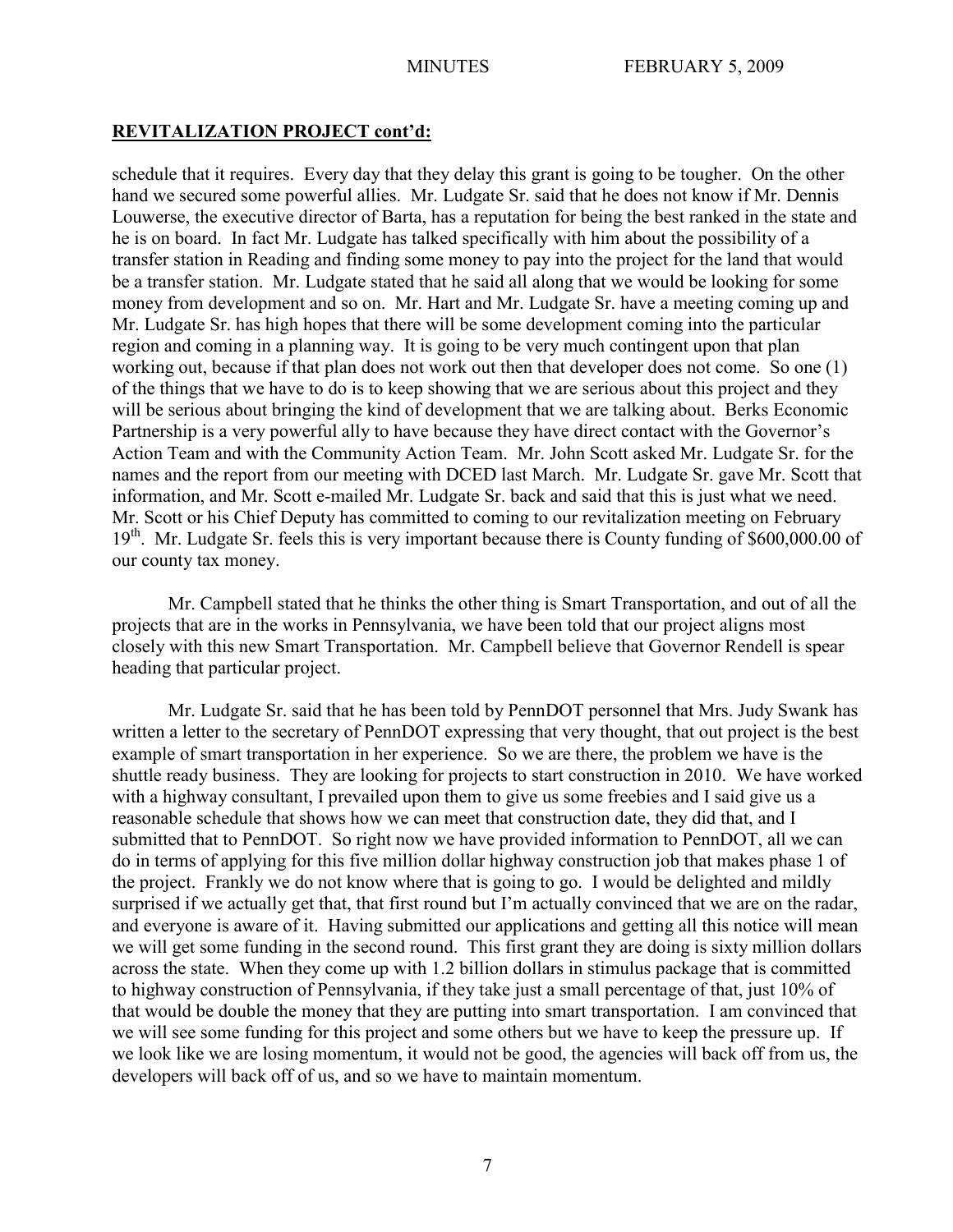Mr. Campbell stated that instead of asking for ten million tonight, I'm only going to ask for five million. What we would really like to do is the committee provided the 2009 budget allocation of \$2,000.00 for us and we would like your authorization to spend up to \$600.00 from that allocation to pay for the membership of the Pennsylvania Downtown Association. I have a list of the benefits that I can leave, copy, and have somebody put them in your mailbox. Again they have a lot of the resources that we're going to need already in template form and we think that they would be a very big help in moving the process and the progress forward. Also it would help in cutting down expenses because they have a lot of the stuff already done. Mr. Butkus asked up to \$600.00, and Mr. Campbell replied up to \$600.00, it is a yearly fee and we think that since we are into the year already that they might pro rate it but we are not sure, but would be up to \$600.00. Mr. Schmidt made a motion to approve the Revitalization Committee to use \$600.00 of the allocation to pay for membership to the Pennsylvania Downtown Association; seconded by Mr. Light. AYES-7, NAYS-0; motion carried.

Mr. Schmidt wanted to go on the record to say that we are not going to be an endless pit. The money is getting tight. It has not been the easiest winter so far. The heating system in the Borough Hall failed, and the sink hole on Maria and Diane opened again. We just have to keep some things in perspective. Mr. Campbell stated that they do not disagree, as a resident we would expect you to be physically responsible, and we certainly understand that with what the times are bringing. I will tell you that we will be aggressive and we will try to push forward. Mr. Campbell expressed to Council that any of the Revitalization meetings are open and Council is encouraged to come. Mr. Campbell stated that the job that the Public Works Department is doing has been incredible. He thanked Mr. Hart and his crew for such an excellent job.

# **REPORTS OF COMMITTEES AND OFFICES:**

# **POLICE CHIEF – JAMES OXENREIDER:**

Chief Oxenreider gave his monthly report. There were 158 calls. They issued 130 citations, 4 parking tickets and 28 warnings were issued. They are also running the Smooth Operator to stop aggressive driving.

# **LIBRARY – ELIZABETH SLOAN:**

Ms. Sloan stated that there was a Berks Task Force meeting on Tuesday night. She gave Council the bi-laws and will be forwarding those comments to Mr. Mike Mixell our director and than she will talk to Mr. Fitzpatrick about the bi-laws.

# **RECREATION – BARBARA KUTZ:**

Mrs. Kutz stated that once again no one showed up to the meeting except for Mrs. Schmidt and herself. She reported that they don't have anyone to approve the Recreation bills. There was \$2,800.00 for something that was inaudible and \$1,000.00 for the Reading Phillies again this year.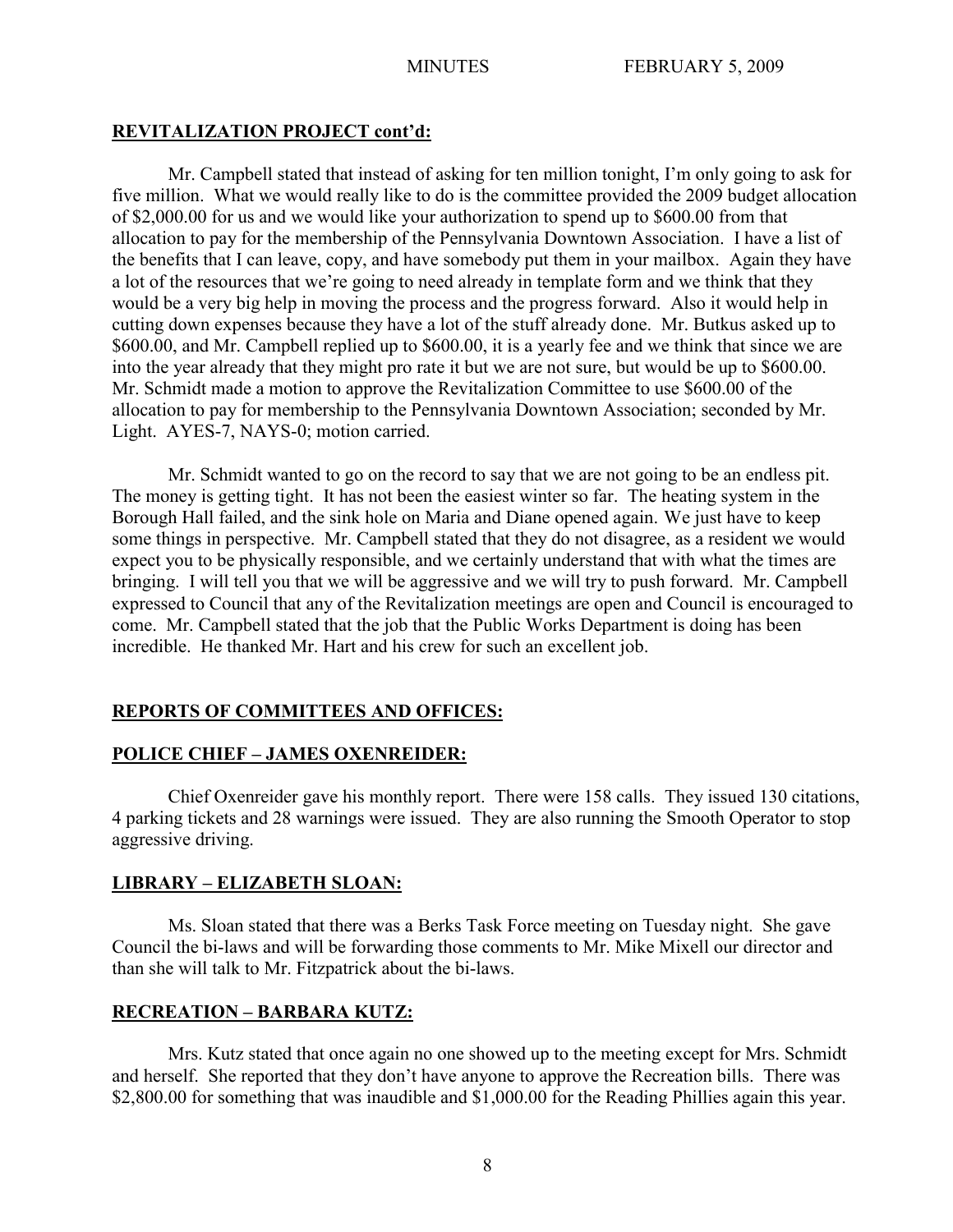## **RECREATION – BARBARA KUTZ cont'd:**

Mrs. Kutz did not recall approving this year's picnic at the Reading Phillies Stadium. Mr. Wenrich suggested that the Reading Phillies Picnic bills be put on the agenda for next month. Ms. Sloan asked about there being 23 hours on the library report but then 3 hours were deducted; it appears someone put 23 hours down but only worked 20 hours. The approval of the bills is pending review.

Mr. Wenrich stated that we have a definite issue with the Recreation Board. We have the Memorial Day Parade coming up, and sooner than that we have the Easter Egg Hunt, and no one showed up for the Recreation Board meeting other than two (2) people. We are committed for this year's Easter Egg Hunt, and it is our year to have the Memorial Day Parade. Mr. Wenrich asked council if they would like to have the office staff coordinate the Easter Egg Hunt and the Memorial Day Parade. Secondly, what are we going to do about the Recreation Board. Mr. Wenrich told Mrs. Shade that if the office staff helps the Recreation Board with the Easter Egg Hunt and the Memorial Day Parade that they can have the extra hours because an hour or two over time is about all it would take per day, it would be cheaper than hiring for a new position. Mr. Zerr made a motion to turn all Recreation Board activities over to the administrative staff of the Borough, until such time that the issue with the Recreation Board is rectified either by ordinance or otherwise; seconded by Mr. Butkus. AYES-7, NAYS-0; motion carried. Mr. Zerr made a motion that Mrs. Kutz will coordinate the recreation activities with the help of the administrative staff; seconded by Mr. Schmidt. AYES-7, NAYS-0; motion carried.

#### **STREETS, BUILDINGS, AND UTILITIES:**

Mr. Light stated that the sink hole at Maria Drive and Diane Drive has been filled in and will hopefully not reopen. Mr. Wenrich asked Mr. Hart if there are plans to have the sewer line televised. Mr. Hart stated that as soon as Miller Environmental has time to fit it in, the sewer lines will be televised. Mr. Hart also stated that he has plans to call PA American Water to listen to the water main to make sure that there is no leak there. The opening is about five (5) feet in diameter and sank about a foot and a half. That whole area is actually sinking. Mr. Light stated that there is a possible sink hole between the garage and the new pole building, that the Public Works Department is keeping an eye on. Ms. Sloan made a motion for Mr. Hart to go up to Cabella's for a course on Residential Essentials and Emergencies on March 24, 2009 and March 25, 2009, the course cost \$95.00; seconded by Mrs. Kutz. AYES-7, NAYS-0; motion carried. Mr. Light thanked Mr. Hart and his crew for a great job with the snow and ice removal.

#### **MAYOR – CLARENCE J. NOECKER:**

Mayor Noecker asked about the Corporal position. Mr. Light explained that it was renegotiated to have a Corporal in place. Mr. Zerr requested to table the Corporal position until next month.

#### **ADMINISTRATION – JAMES ZERR:**

Mr. Zerr stated that the Administrative Committee had a meeting last month, where a few things were discussed such as billing. It all comes back to the sewer rates. In that meeting the Administrative Committee gave charge to Ms. White and the Administrative staff to look into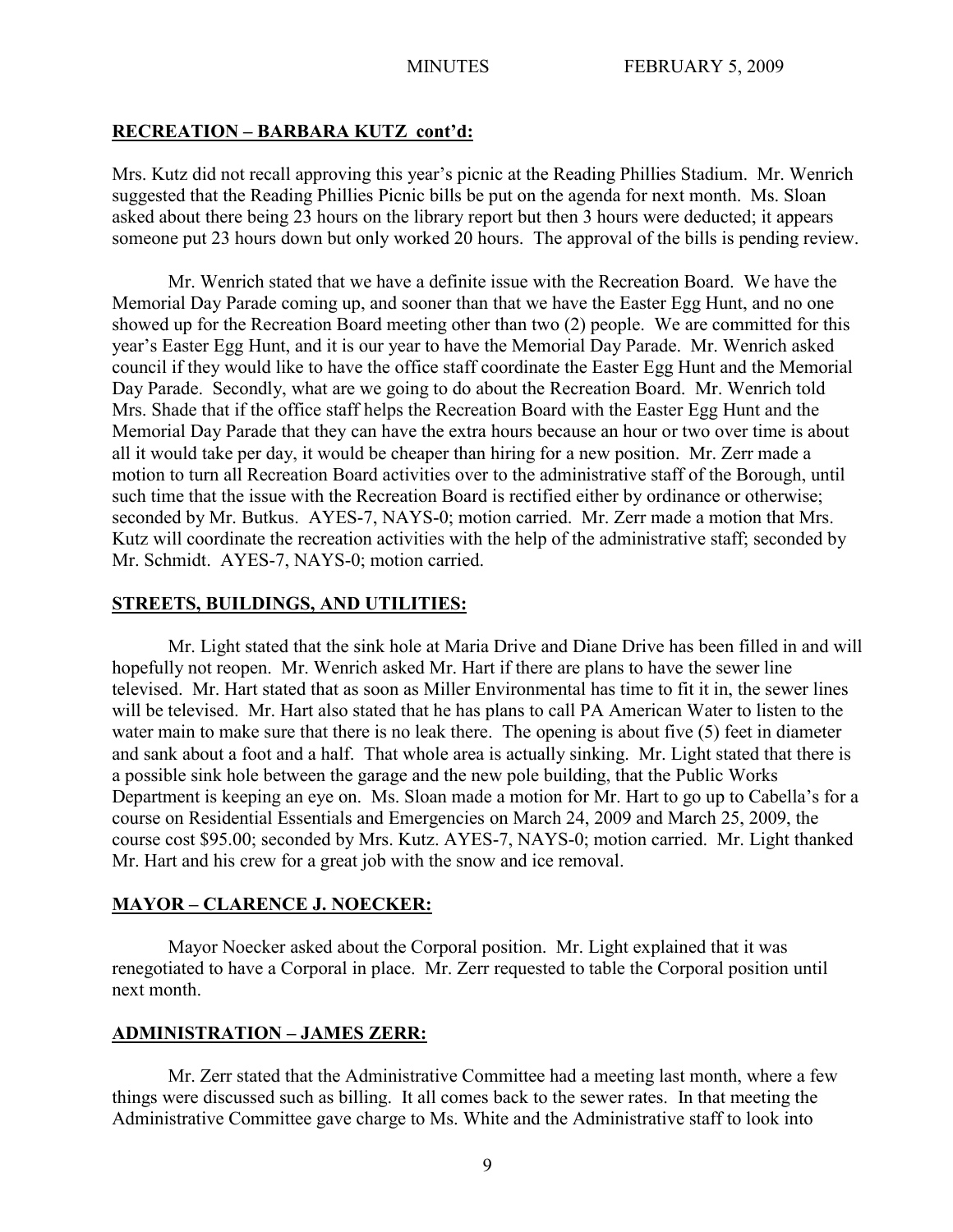# **ADMINISTRATION – JAMES ZERR cont'd.:**

obtaining a credit card machine and point of sale information. The cost for the terminal and pin pad is \$649.00. If the library wants to go in with us, it will be an extra \$559.00 for their FD100 terminal and pin pad. The police feel that they don't need one due to only receiving parking ticket payments back there. Ms. Zerbe from the police department felt that it would be better for the police to just use our credit card terminal if needed. Transaction fees are .20 per transaction. Mr. Butkus made a motion that council authorizes the administrative staff to go ahead with purchasing the credit card terminal for \$649.00; seconded by Ms. Sloan. AYES-7, NAYS-0; motion carried.

Mr. Zerr stated that he would also like to provide to residents of the borough the option to do electronic transfer. However we ran into a couple of snags. The administrative team is looking into that. Mr. Zerr has a goal of trying to have something ready for that by June.

## **SEWER COMMITTEE – GEORGE BUTKUS:**

Mr. Butkus stated that Mr. Schlott was not at the meeting tonight because he is meeting with Mr. Mike Fuller about the H20 grants and information on the grants, so we can get some money toward the sewer project. Mr. Butkus asked Mr. Moonie about the \$250,000.00 we are borrowing out of the sewer revenue account for the general account and if there should be a separate motion. Mr. Moonie replied yes. Mr. Schmidt made a motion to borrow \$250,000.00 from the sewer fund to be used in the general fund to be repaid at tax time; seconded by Mr. Light. AYES-7, NAYS-0; motion carried.

Mr. Butkus stated that the sewer committee has set reoccurring meeting dates tentatively the second Thursday of each month at 1:00 PM to keep up with various things that are going on and to address them accordingly. Mr. Wenrich asked Mr. Butkus how close we are to a conclusion of what we need to have done at the plant for the upgrade. Mr. Butkus stated that Mr. Schlott told him that we are right on track and should be ok to still go out for bids this year. Mr. Moonie explained that the first round of H20 grants means that the sewer project will be shovel ready by the time the grants get issued. If they don't deem your project is shovel ready, they move you to the second round of H20 grants.

# **SEWER ENGINEER – DAVID SCHLOTT, JR.**

Mr. Schlott was not present but did submit a paper report.

# **PUBLIC WORKS DIRECTOR – MICHAEL HART:**

Mr. Hart mentioned the video security system and that he was instructed to get a couple other quotes on it. The lowest quote received was for \$4,842.00. Since the system has gone down, we have made changes as to how we handle money and records. The locks on the desks have been repaired, and replaced. With our finances the way that they are, it might be better to just hold off for a little bit longer. Mr. Wenrich recommended that the video security system be tabled; seconded by Mr. Butkus. Motion carried. Council will review the video security system at the June meeting. Conversation became inaudible.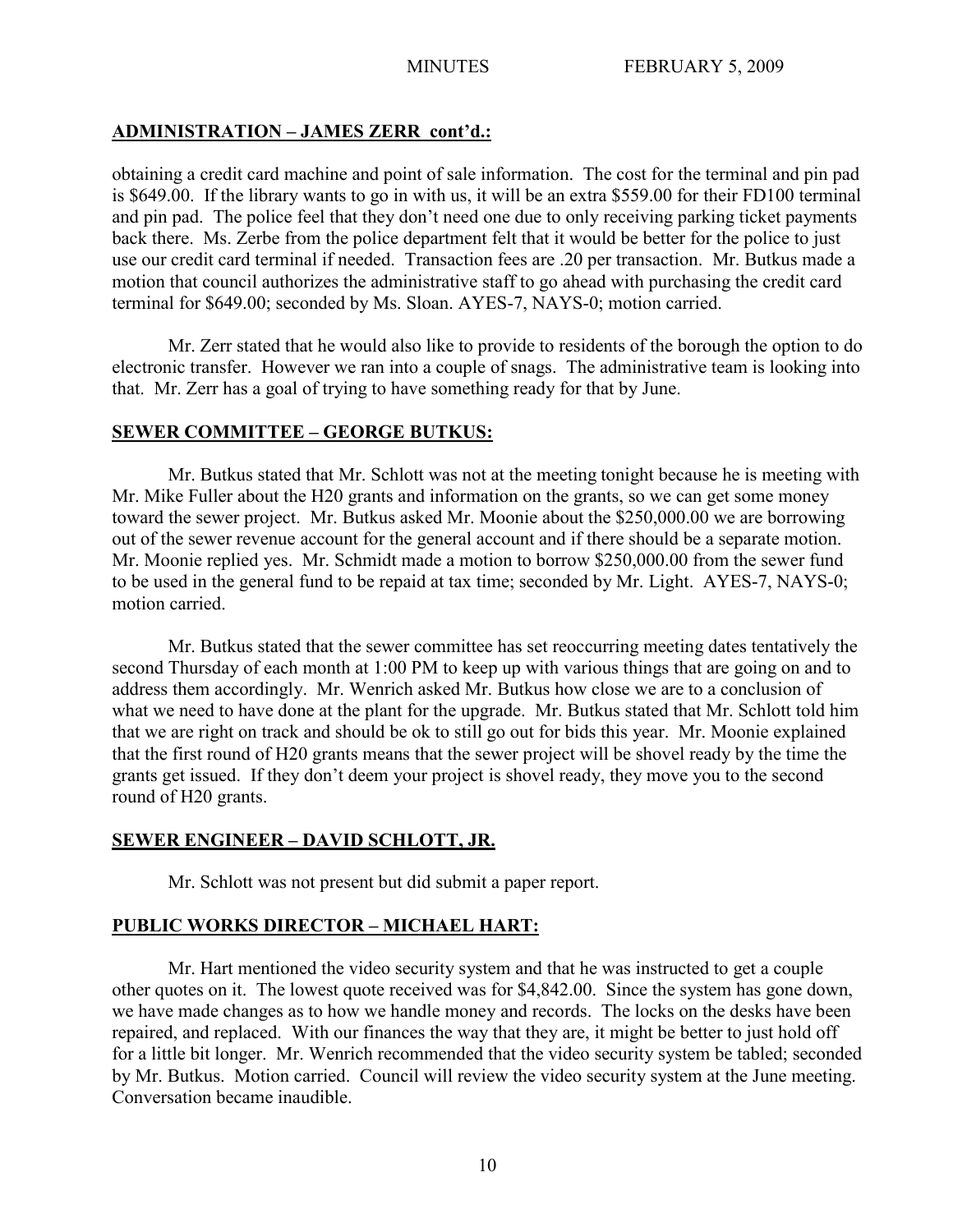### **PUBLIC WORKS DIRECTOR – MICHAEL HART cont'd:**

Mr. Zerr stated that on Monday the doors to the office were going to be locked and the only way anyone is getting in is to be buzzed in.

Mr. Hart explained that everyone was aware that the heating system has failed and he had gotten quotes on a new system. He called the service people out to look at the system that we presently have; it appears that it would cost us a lot of money to rebuild it, and with no guarantees. We decided to look into a new system that would get everything off of the roof, it would be a split system so that the police department would have their own heating/cooling system and the front office would have their own heating/cooling system. We received a quote and got the ok to move forward with it. Mr. Hart signed the contract and they are scheduled to start Monday to install the new system.

Mr. Wenrich stated that the response time to the fire at the Borough Hall was 3 minute. There was a very severe smoke condition in the building. We checked with Mr. Fitzpatrick's office and it was deemed an emergency repair and Mr. Wenrich made the decision to purchase a new system because there was no guarantee that repairing the system would make the system work. Conversation ensued.

Mr. Hart stated that a few months ago, he heard about Columbia Avenue getting paved. He had received a phone call very late this afternoon from the state questioning why he had sent notices out to the residents on Columbia Avenue about their curbing. The state had decided to change their plan; they are now paving Columbia Avenue from Mountain Home Road South. They are not doing the rest of Columbia Avenue. As per their reasoning why, they stated their biggest hang up is handy capped ramps.

Mr. Hart stated that Berks County Conservation District is having an equipment operator's workshop on Tuesday March 10, 2009 and he would like to have the street department attend that. It is on safety, PA One Call System, and a couple of other things. Mrs. Kutz made a motion to allow Mr. Hart and the Street Crew to go to the workshop conditioned on a snow event; seconded by Mr. Butkus. AYES-7, NAYS-0; motion carried.

Mr. Hart stated that he sent out notices to Mountain Home Road residents for the sewer connections. So far they have one (1) finished and he was approached by three (3) other property owners with the intent to stop moving forward until the weather breaks. One (1) other resident has asked if Mr. Hart could waive the tapping fee because he had given up so much of his land for the pump station, the storm water line, and everything else on his property. Mr. Hart said that he wasn't sure and searched through sewer records and could not find anything pertaining to that. The resident insisted that he had a verbal agreement. He asked Mr. Hart to bring it before council to see if they would approve it. Mr. Wenrich asked that Mr. Butkus review the possible agreement and come up with an answer by the next general meeting, which will be the March meeting. Mr. Schmidt stated that he had discussed this possible agreement with Mr. Schlott and it is possible that the agreement was made but not definite at this point. Mrs. Sloan feels that if we prove that an agreement was made, that Council should honor it. Mr. Butkus said he will deploy his resources to see if he can find anything on that, however he did say that in reference to a different property that didn't want to sign the right of way paperwork for the longest time. They assumed that they would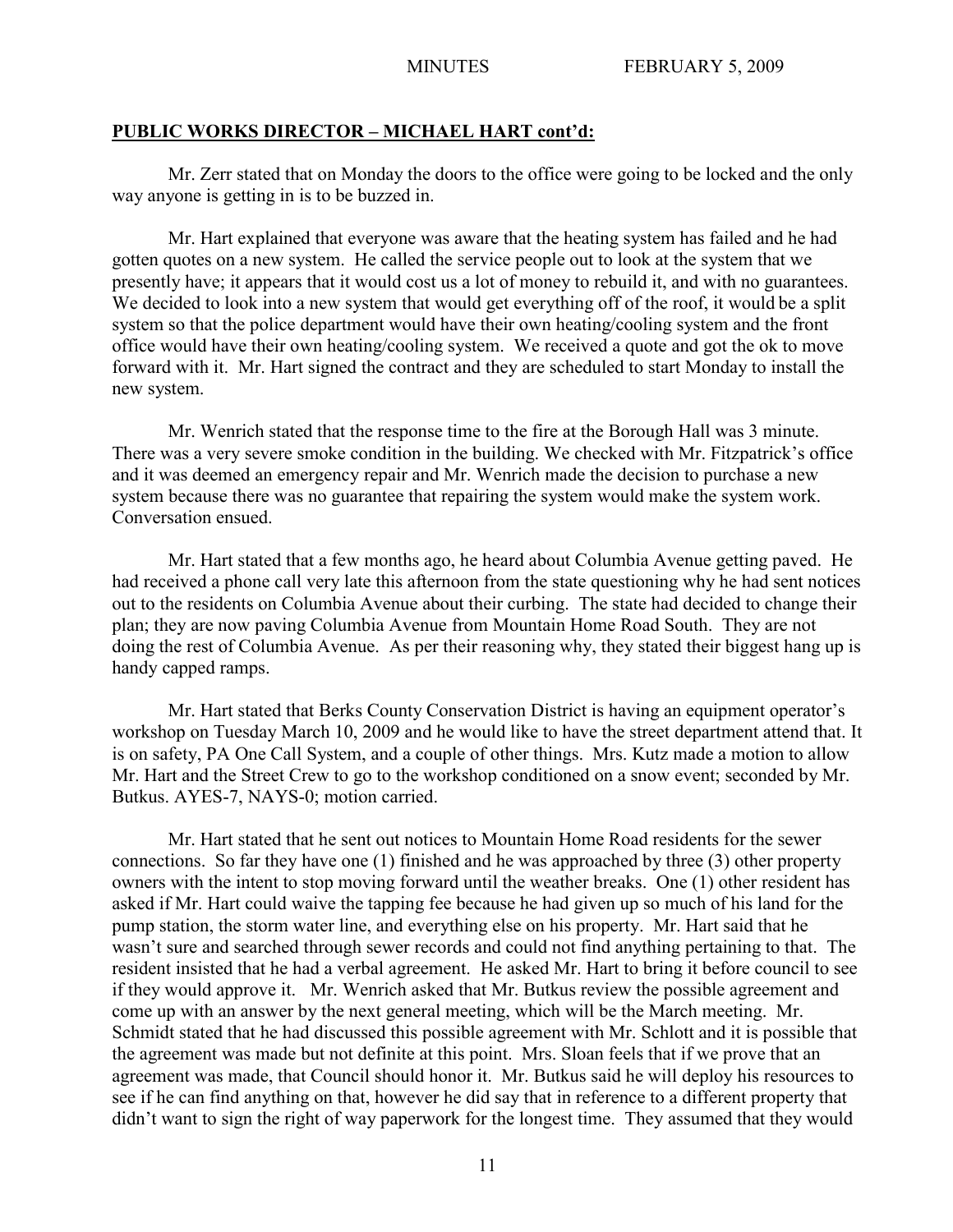# **PUBLIC WORKS DIRECTOR – MICHAEL HART cont'd:**

have to pay for the footage of the right of way, which that don't. They also question whether they would have to pay a tapping fee, which they did. Mr. Wenrich told Mr. Hart to tell the Resident that it is under research and we'll have an answer at the March meeting. That is just for the tapping fees not the permit fees.

# **APPROVAL OF BILLS:**

Mr. Light made a motion to approve the bills with the exception of the Reading Phillies invoice and a library invoice; seconded by Mr. Schmidt. AYES-7, NAYS-0; motion carried.

# **EXECUTIVE SESSION:**

Council went into executive session at 8:13 pm to discuss personnel issues.

Council reconvened at 8:31 pm.

# **UNFINISHED BUSINESS:**

The Ordinance of Public Records – Mr. Moonie stated that the States new Right to Know Act went into effect on January 1, 2009. We prepared an ordinance to comply with the act. In the ordinance we put all the exceptions in so that staff and personnel don't have to go through the statue to find the different exceptions and decide whether or not a request should be permitted or not. Mr. Zerr made the motion to approve the Ordinance of Public Records; seconded by Mr. Schmidt. AYES-7, NAYS-0; motion carried.

Resolution for Application for the H20 Grant – Mr. Butkus explains that it states that we authorize Mr. Schlott to file the paperwork and it is our intent to give him power to apply for it. Mr. Zerr made a motion to approve the resolution for the application for the H20 Grant; seconded by Mr. Butkus. AYES-7, NAYS-0; motion carried.

Resolution for PENNVEST Grant – Mr. Butkus made a motion to approve the resolution for the PENNVEST Grant; seconded by Mr. Zerr. AYES-7, NAYS-0; motion carried.

Resolution for Changing Billing Periods and Sewer Rates – Mr. Schmidt made the motion to approve the resolution for the Changing Billing Periods and Sewer Rates; seconded by Mr. Zerr. AYES-7, NAYS-0; motion carried.

Resolution for New Fee Schedule for Tax Collector Effective 2010 – Mr. Zerr made a motion to approve the resolution for the New Fee Schedule for Tax Collector Effective 2010; seconded by Mr. Light. AYES-7, NAYS-0; motion carried.

Resolution for Sale of Land to Alcon – Mr. Zerr made the motion to approve the resolution for the Sale of Land to Alcon; seconded by Mr. Schmidt. AYES-7, NAYS-0; motion carried.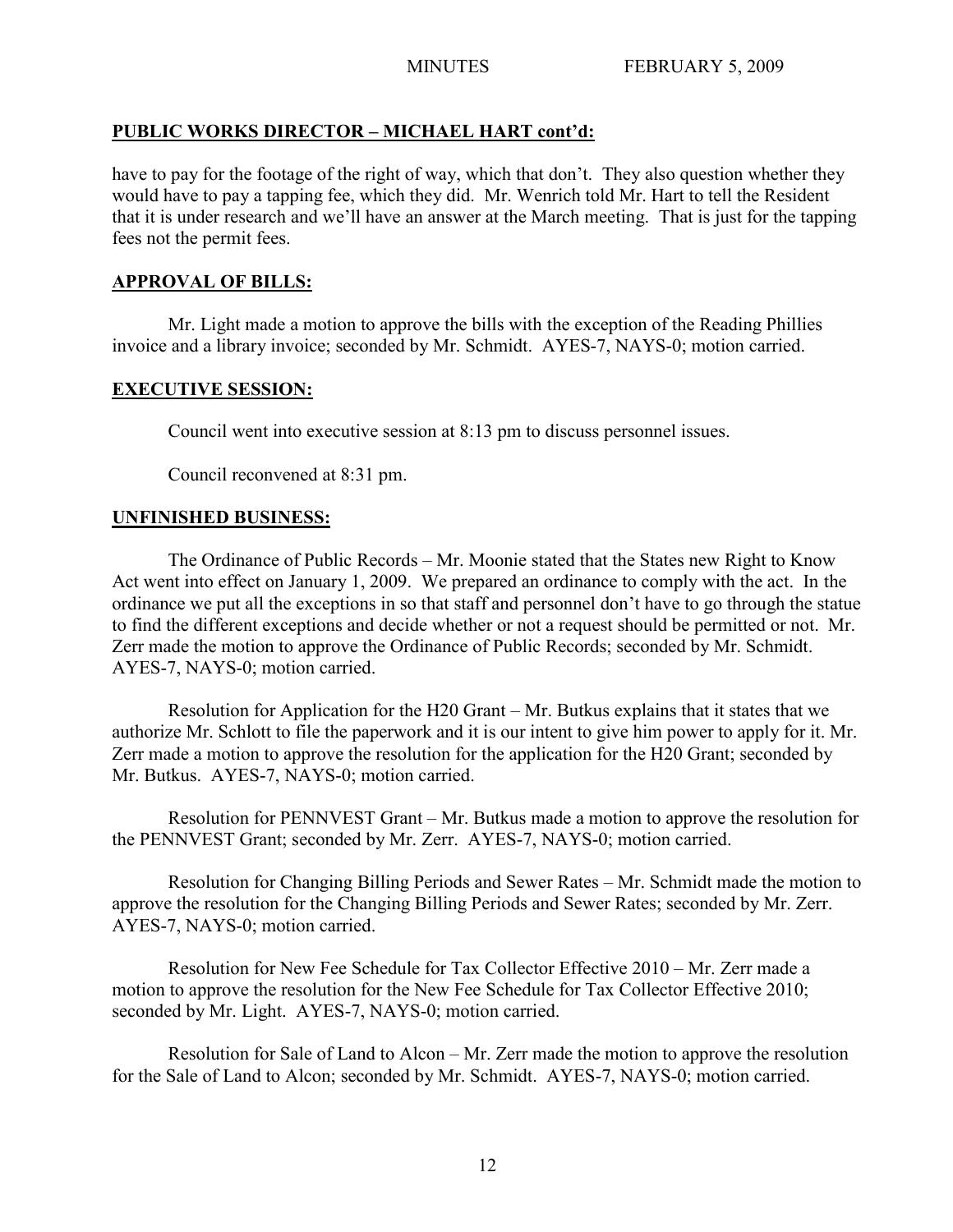#### **NEW BUSINESS:**

Mr. Butkus made a motion to approve a time extension for Sunset Apartments to May 8, 2009; seconded by Mr. Zerr. AYES-7, NAYS-0; motion carried.

Mr. Light made a motion to approve a 90 day time extension for the Terrace at Sinking Spring; seconded by Mr. Sloan. AYES-7, NAYS-0; motion carried.

South Hull Street-Conditional Final Plan - Craig Bonenberger of McCarthy Engineering explains the location of the plan in question. It was originally 4 houses on 4 lots, what they are doing is reconfiguring those lots to build more modern style twin houses. There is also an existing parking lot that is going to remain on 1 of those lots. Mr. Grande at this point is going to retain ownership over this lot, so he has control over this parking for the Mill Work across the street. Mr. Schmidt asked Mr. Ludgate Sr. how does this fit into our redevelopment plan. Mr. Ludgate Sr. explained that we do not show that property being affected at all. Mr. Zerr explained that the developer is going to help us by putting in some other storm sewer. Mr. Hart explained that the developer is going to give us the easement along the fence line; the developer will dig the trench and do all that for us but we have to buy the pipe and lay it. We get the easement when the plan is recorded.

Mr. Ludgate Sr. explains the conditions. 1) The appropriate signatures and certifications are affixed. 2) The Public Works Director will confirm that after serving markers be set, that the required encroachments are removed. 3) Improvements that consist of signage and some sanitary sewer work have been installed or alternatively posted. 4) The plan shall not be released for recording until these conditions are satisfied. Mr. Zerr made a motion to approve the Conditional Final Plan; seconded by Mr. Butkus. AYES-7, NAYS-0; motion carried.

New Zoning Ordinance and SALDO – Mr. Ludgate Sr. explains that our existing ordinance has been on the books for quite a while to get updated. Mr. Hart has a number of corrections that he has run across, problems that have made it difficult to improve some existing properties in the borough and we all need to have zoning that is not pick able to downtown. Our current zoning is not exactly what we are looking for in downtown. I think that is especially important that we move forward on this because we are anticipating some developers coming in here who will want to know what they can do in terms of development on this property. In fact we are anticipating one coming as soon as next week. I have committed to have a draft of some zoning proposals for the planning commission to view at their meeting coming up on the  $24<sup>th</sup>$  of February. I have gone through the existing comprehensive plan for the borough, and the planning commission did get a full report on how the comprehensive plan that presently exists effects this very issue and there are several things that do apply to this issue. Discussion ensued.

Bulk Trash Day – The bulk trash day is going to be Wednesday, April 15, 2009.

Sewer Authority Bills – The sewer bills came up to \$10,848.75. Mrs. Sloan made a motion to approve the sewer authority bills; seconded by Mr. Butkus. AYES-7, NAYS-0; motion carried.